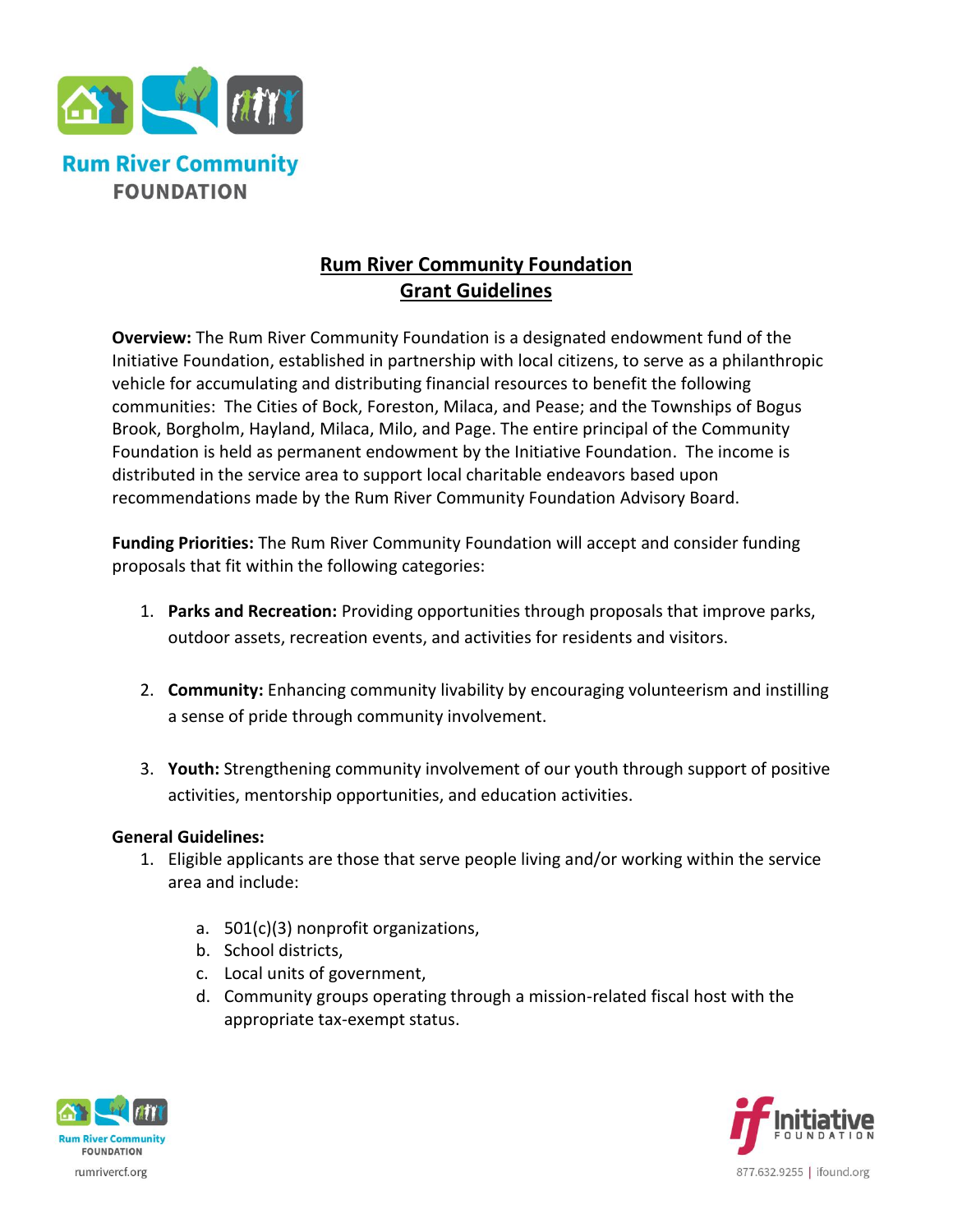- 2. Grants will be made only in support of proposals that fit one or more of the above funding priorities and that benefit the community(ies) identified in the geographic boundaries described above.
- 3. The Rum River Community Advisory Board will periodically review the minimum and maximum grant size. Our current maximum grant size is \$1,000, not to exceed 50% of total project costs.

**INELIGIBLE PROJECTS:** The Community Fund will not provide grants to/for the following:

- Grants, loans or reimbursements to individuals or businesses.
- Expenses incurred prior to receipt of this grant award.
- Endowments, national or local fund drives or general funds.
- Replacement of government funding.
- Religious activities.
- Lobbying or campaigning for a candidate, issue or referendum vote.
- Projects in support of K-12 programs that are or have traditionally been governmentfunded.

## **APPLICATION PROCEDURE:**

- 1. Applicants complete and submit online application located at www.rumrivercf.org.
- 2. The Rum River Community Foundation Advisory Board reviews grant applications and makes grant recommendations to the Initiative Foundation.
- 3. Initiative Foundation staff process grant awards and sends award letters and payments directly to grantees.
- 4. Grantees receive from the Initiative Foundation final reporting requirements at the end of the designated grant period.
- *5.* Grantees submit final report online within one month of grant period end date. *(Grantees must submit a final report before they can be considered for future awards.)*
- **6. APPLY ONLINE AT:** http://rumrivercf.org/what-we-do/grant-application-process/